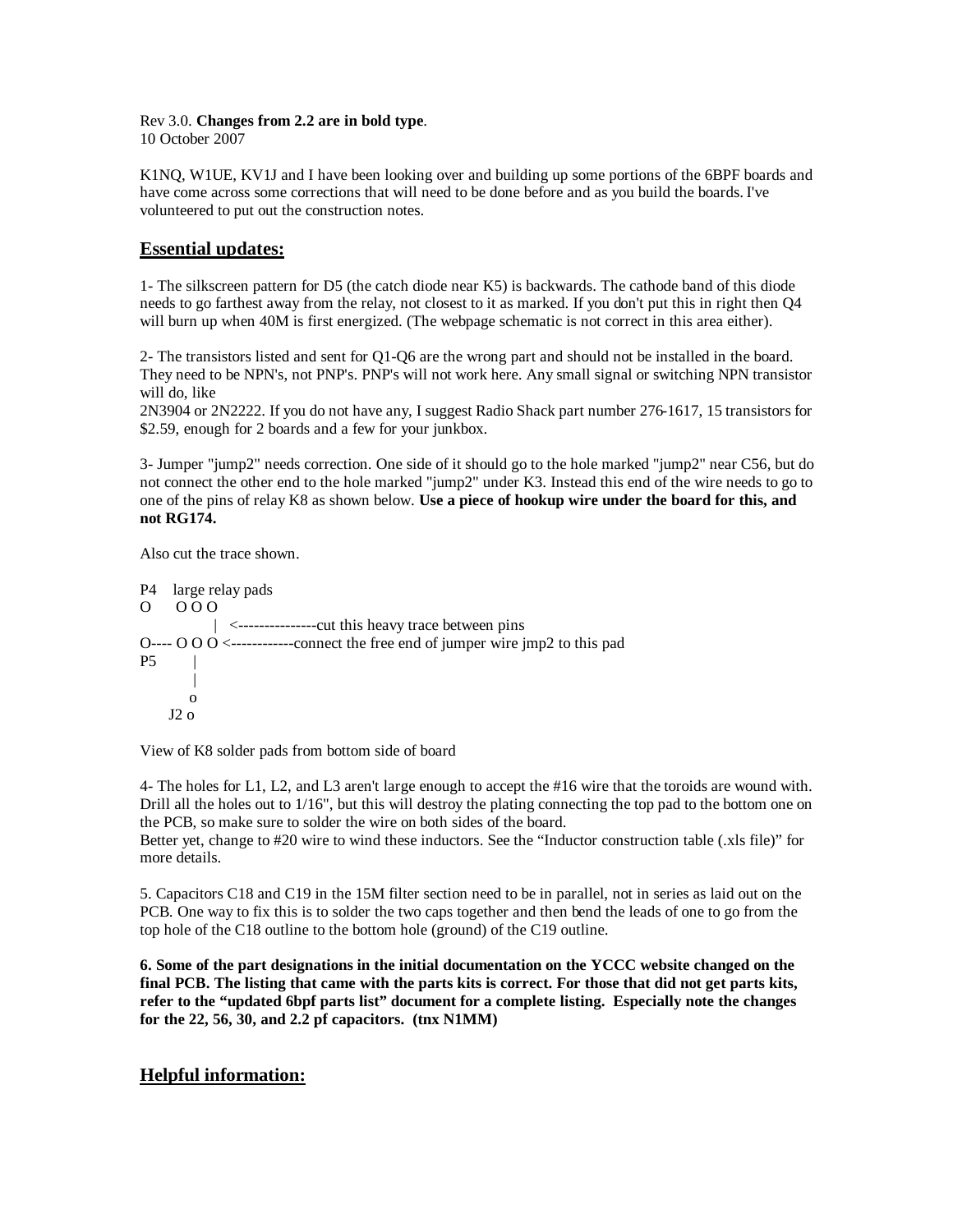A. LED D3: the anode is the long lead and should go to the hole in the square pad. Do not solder this LED into the board. It will be on the front panel with extension leads connecting it to the PCB.

B. Coax jumper on top of board: use a 4" piece of the RG174 to go from "jmp1" located next to J1, over to "JUMP" located near Q1.

C. Bypass capacitors C67-C75 and C80-C86: the parts supplied have too narrow a lead spacing to fit the footprint in the board and need to be spread apart. Use a small needle nose plier to hold the lead when you bend it so as not to introduce small cracks in the seal of the ceramic body. Bend one lead as suggested below. Take care that the horizontal part of the bent lead does not short to any traces on the top of the board that go between the pads . This same technique should also be used for other caps having too close a lead spacing to fit the holes without straining the leads.



D. Capacitor C77 has the opposite problem to that above. Similarly bend one of its leads toward the other to shorten the spacing.

F. Cut lengths for the RG-174 coax. 9 ¾" for the piece going to J1 on the PCB 10 ¼" for the piece going to J2 on the PCB

G. Wiring of Option Jumpers P3-P7:

For using the filter with a radio that transmits and receives on the same connector (the usual situation), put a jumper between P7 and P6, and another between P4 and P5, and be sure to hook up a PTT signal to the filter. Keep the jumpers at least 1/8" away from other traces on the PCB. (And see K1NQ's warnings about the absolute necessity of using a PTT signal, and its delay requirement. ) When you transmit, the TX/RX port of the 6BPF will then be switched directly to its ANT port, bypassing any selected filter section, but you must have proper PTT setup for that to happen.



For use with a radio's Aux RX input or a separate receiver, put just one jumper between P5 and P3.